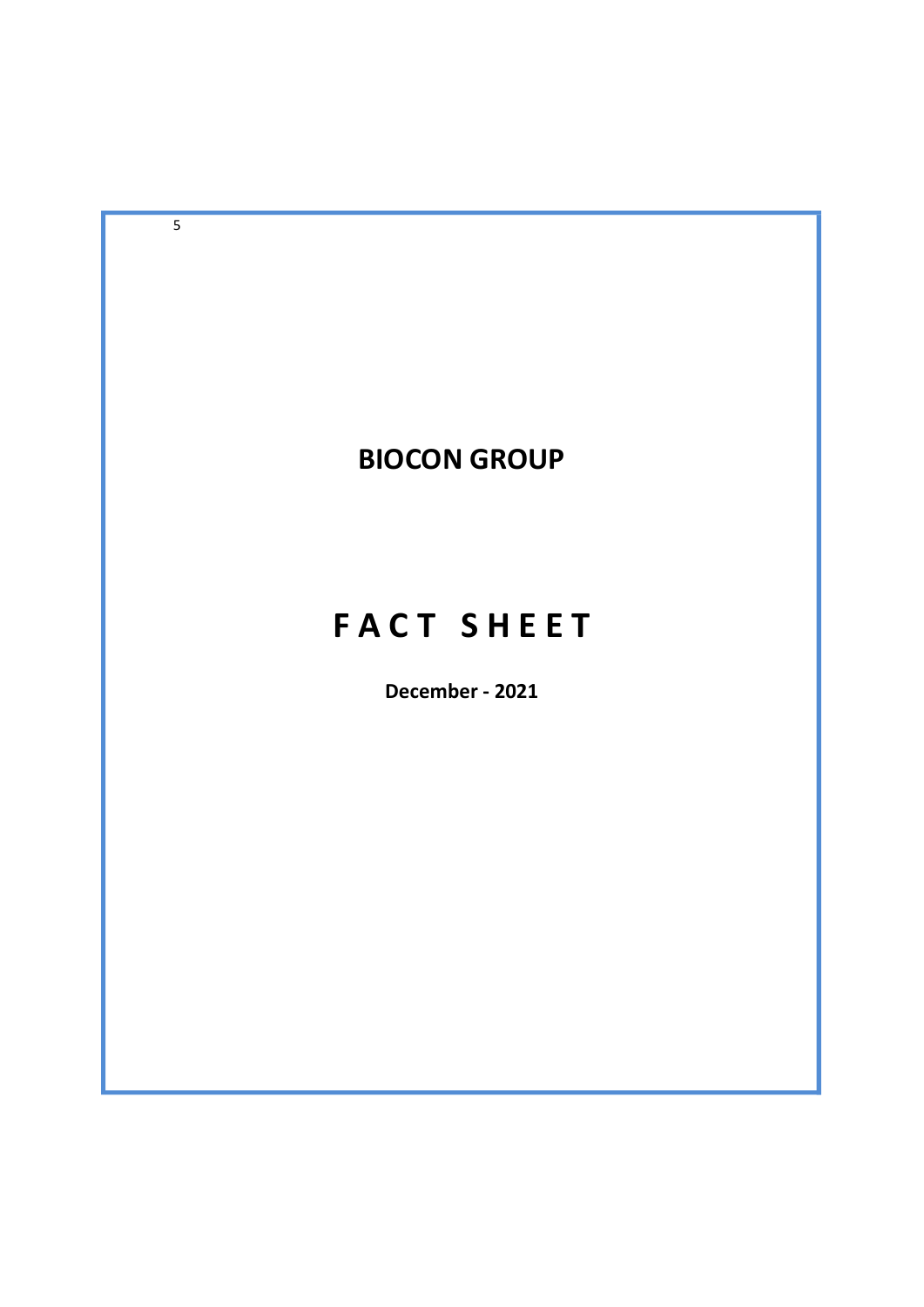| <b>BIOCON LIMITED (CONSOLIDATED)</b>            |                 |                 |                   |
|-------------------------------------------------|-----------------|-----------------|-------------------|
| <b>PROFIT &amp; LOSS STATEMENT</b>              |                 |                 | (Rs. Crores)      |
| <b>Particulars</b>                              | <b>Q3'FY 22</b> | <b>Q3'FY 21</b> | <b>Variance %</b> |
| <b>INCOME</b>                                   |                 |                 |                   |
| Generics                                        | 607             | 567             | 7%                |
| <b>Biosimilars</b>                              | 981             | 769             | 28%               |
| <b>Novel Biologics</b>                          | 16              |                 | 100%              |
| <b>Research services</b>                        | 641             | 585             | 10%               |
| Inter-segment                                   | (72)            | (63)            | 13%               |
| <b>Revenue from operations #</b>                | 2,174           | 1,857           | 17%               |
| Other income                                    | 48              | 28              | 73%               |
| <b>TOTAL REVENUE</b>                            | 2,223           | 1,885           | 18%               |
| <b>EXPENDITURE</b>                              |                 |                 |                   |
| Material & Power costs                          | 798             | 638             | 25%               |
| Staff costs                                     | 450             | 411             | 10%               |
| Research & Development expenses*                | 138             | 171             | $-19%$            |
| Other expenses                                  | 300             | 239             | 26%               |
| Manufacturing, staff & other expenses           | 1,686           | 1,458           | 16%               |
| <b>EBITDA</b>                                   | 537             | 428             | 25%               |
| Interest & Finance charges                      | 15              | 5               | 206%              |
| Depreciation & Amortisation                     | 206             | 186             | 10%               |
| Share of loss / (profit) in JV / Associate, net | 47              | $\mathbf{1}$    | 100%              |
| <b>PBT</b>                                      | 269             | 236             | 14%               |
| Taxes                                           | 49              | 49              | 1%                |
| NET PROFIT BEFORE MINORITY INTEREST             | 220             | 187             | 18%               |
| Minority interest                               | 33              | 18              | 81%               |
| <b>NET PROFIT FOR THE PERIOD</b>                | 187             | 169             | 11%               |
| <b>EPS Rs.</b>                                  | 1.6             | 1.4             |                   |
|                                                 |                 |                 |                   |
| # Licensing Income                              | 17              | 11              | 52%               |
| * Gross Research & Development expenses         | 178             | 183             | $-3%$             |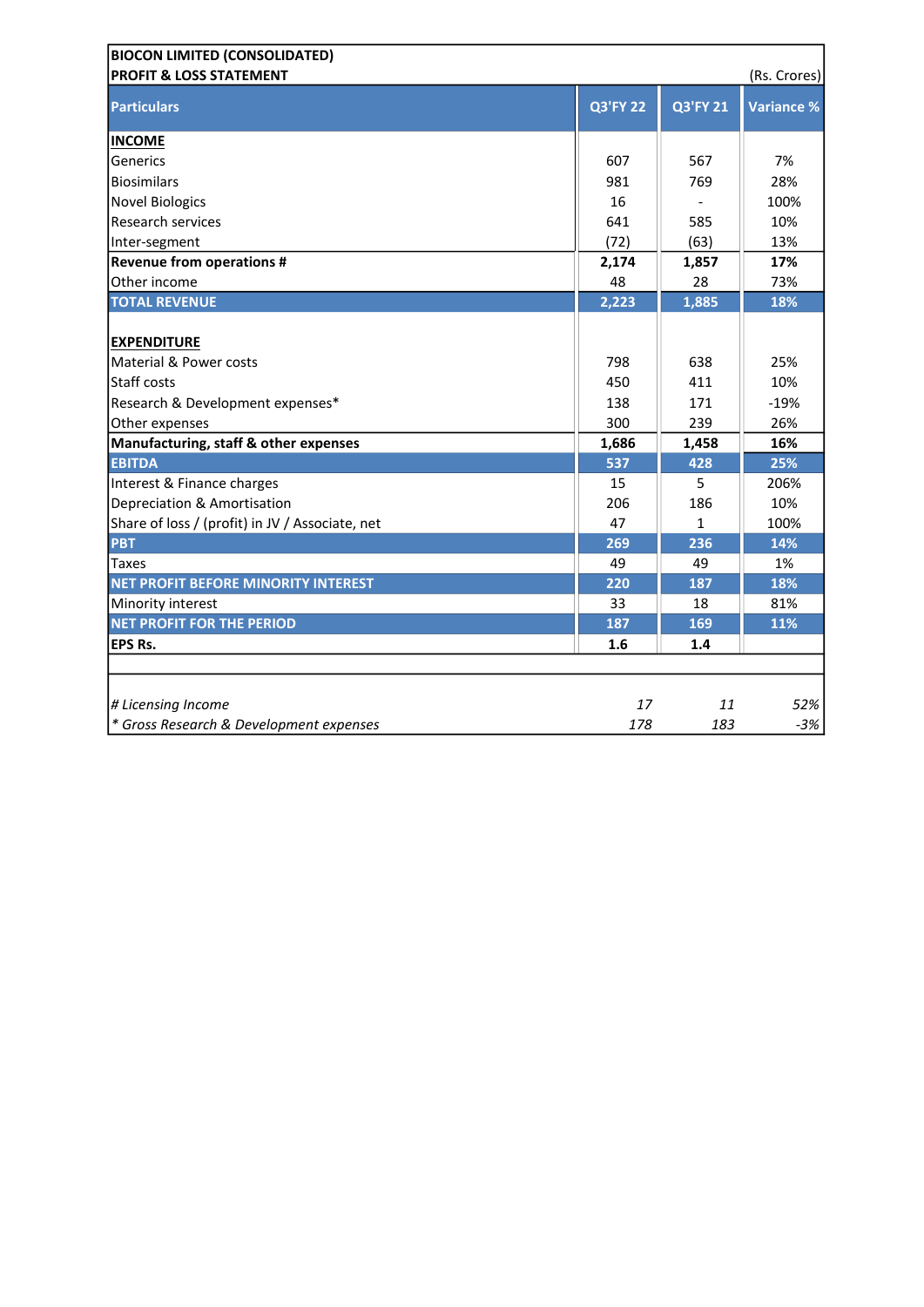| <b>BIOCON LIMITED (CONSOLIDATED)</b>            |                          |                  |                   |
|-------------------------------------------------|--------------------------|------------------|-------------------|
| <b>PROFIT &amp; LOSS STATEMENT</b>              |                          |                  | (Rs. Crores)      |
| <b>Particulars</b>                              | <b>Q3' FY 22</b>         | <b>Q2' FY 22</b> | <b>Variance %</b> |
| <b>INCOME</b>                                   |                          |                  |                   |
| Generics                                        | 607                      | 530              | 15%               |
| Biosimilars                                     | 981                      | 743              | 32%               |
| <b>Novel Biologics</b>                          | 16                       | 12               |                   |
| <b>Research services</b>                        | 641                      | 610              | 5%                |
| Inter-segment                                   | (72)                     | (54)             | 32%               |
| <b>Revenue from operations #</b>                | 2,174                    | 1,840            | 18%               |
| Other income                                    | 48                       | 105              | $-54%$            |
| <b>TOTAL REVENUE</b>                            | 2,223                    | 1,945            | 14%               |
| <b>EXPENDITURE</b>                              |                          |                  |                   |
| Material & Power costs                          | 798                      | 641              | 24%               |
| Staff costs                                     | 450                      | 437              | 3%                |
| Research & Development expenses*                | 138                      | 146              | $-6%$             |
| Other expenses                                  | 300                      | 170              | 76%               |
| Manufacturing, staff & other expenses           | 1,686                    | 1,395            | 21%               |
| <b>EBITDA</b>                                   | 537                      | 551              | $-3%$             |
| Interest & Finance charges                      | 15                       | 23               | $-35%$            |
| Depreciation & Amortisation                     | 206                      | 202              | 2%                |
| Share of loss / (profit) in JV / Associate, net | 47                       | 51               | 100%              |
| PBT BEFORE EXCEPTIONAL ITEM                     | 269                      | 276              | $-3%$             |
| Exceptional item, Net                           |                          | (70)             | $-100%$           |
| <b>PBT</b>                                      | 269                      | 206              | 31%               |
| Taxes                                           | 49                       | 59               | $-16%$            |
| Taxes on exceptional item                       | $\overline{\phantom{a}}$ | (12)             | $-100%$           |
| NET PROFIT BEFORE MINORITY INTEREST             | 220                      | 160              | 38%               |
| Minority interest                               | 33                       | 29               | 11%               |
| Minority interest on exceptional item           |                          | (8)              |                   |
| <b>NET PROFIT FOR THE PERIOD</b>                | 187                      | 138              | 35%               |
| <b>EPS Rs.</b>                                  | 1.6                      | $1.2$            |                   |
| NET PROFIT BEFORE EXCEPTIONAL ITEM              | 187                      | 188              | $-1%$             |
| Exceptional item, net of taxes                  | $\overline{\phantom{a}}$ | (50)             |                   |
| <b>NET PROFIT FOR THE PERIOD</b>                | 187                      | 138              | 35%               |
|                                                 |                          |                  |                   |
| # Licensing Income                              | 17                       | 13               |                   |
| * Gross Research & Development expenses         | 178                      | 165              |                   |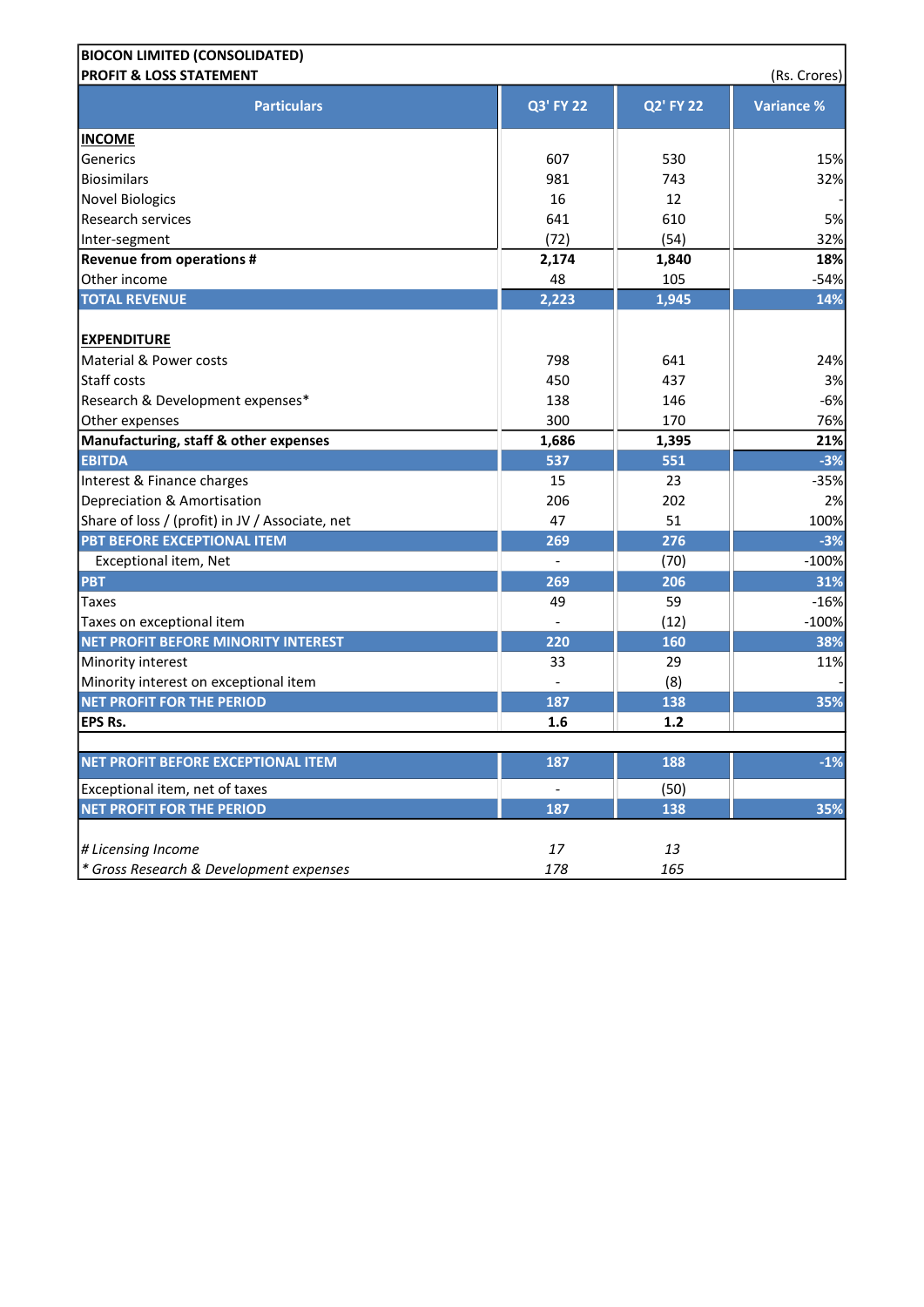| <b>BIOCON LIMITED (CONSOLIDATED)</b>            |                  |                  |                   |
|-------------------------------------------------|------------------|------------------|-------------------|
| <b>PROFIT &amp; LOSS STATEMENT</b>              |                  |                  | (Rs. Crores)      |
| <b>Particulars</b>                              | <b>9M' FY 22</b> | <b>9M' FY 21</b> | <b>Variance %</b> |
| <b>INCOME</b>                                   |                  |                  |                   |
| Generics                                        | 1,624            | 1,792            | $-9%$             |
| Biosimilars                                     | 2,482            | 2,137            | 16%               |
| <b>Novel Biologics</b>                          | 39               |                  | 100               |
| <b>Research services</b>                        | 1,846            | 1,526            | 21%               |
| Inter-segment                                   | (215)            | (154)            | 40%               |
| <b>Revenue from operations #</b>                | 5,775            | 5,301            | 9%                |
| Other income                                    | 145              | 62               | 136%              |
| <b>TOTAL REVENUE</b>                            | 5,921            | 5,363            | 10%               |
| <b>EXPENDITURE</b>                              |                  |                  |                   |
| Material & Power costs                          | 2,124            | 1,867            | 14%               |
| Staff costs                                     | 1,282            | 1,152            | 11%               |
| Research & Development expenses*                | 404              | 426              | $-5%$             |
| Other expenses                                  | 587              | 652              | $-10%$            |
| Manufacturing, staff & other expenses           | 4,397            | 4,097            | 7%                |
| <b>EBITDA</b>                                   | 1,524            | 1,266            | 20%               |
| Interest & Finance charges                      | 57               | 24               | 140%              |
| Depreciation & Amortisation                     | 602              | 531              | 13%               |
| Share of loss / (profit) in JV / Associate, net | 154              | 10               | 100%              |
| PBT BEFORE EXCEPTIONAL ITEM                     | 711              | 702              | 1%                |
| Exceptional item, Net                           | (70)             |                  |                   |
| <b>PBT</b>                                      | 641              | 702              | $-9%$             |
| <b>Taxes</b>                                    | 165              | 152              | 9%                |
| Taxes on exceptional item                       | (12)             |                  | 0%                |
| NET PROFIT BEFORE MINORITY INTEREST             | 488              | 550              | $-11%$            |
| Minority interest                               | 86               | 63               | 37%               |
| Minority interest on exceptional item           | (8)              |                  |                   |
| <b>NET PROFIT FOR THE PERIOD</b>                | 410              | 487              | $-16%$            |
| <b>EPS Rs.</b>                                  | 3.4              | 4.1              |                   |
| NET PROFIT BEFORE EXCEPTIONAL ITEM              | 460              | 487              | $-6%$             |
| Exceptional item, net of taxes                  | (50)             |                  | 100%              |
| <b>NET PROFIT FOR THE PERIOD</b>                | 410              | 487              | $-16%$            |
| # Licensing Income                              | 40               | 32               |                   |
| * Gross Research & Development expenses         | 479              | 491              |                   |